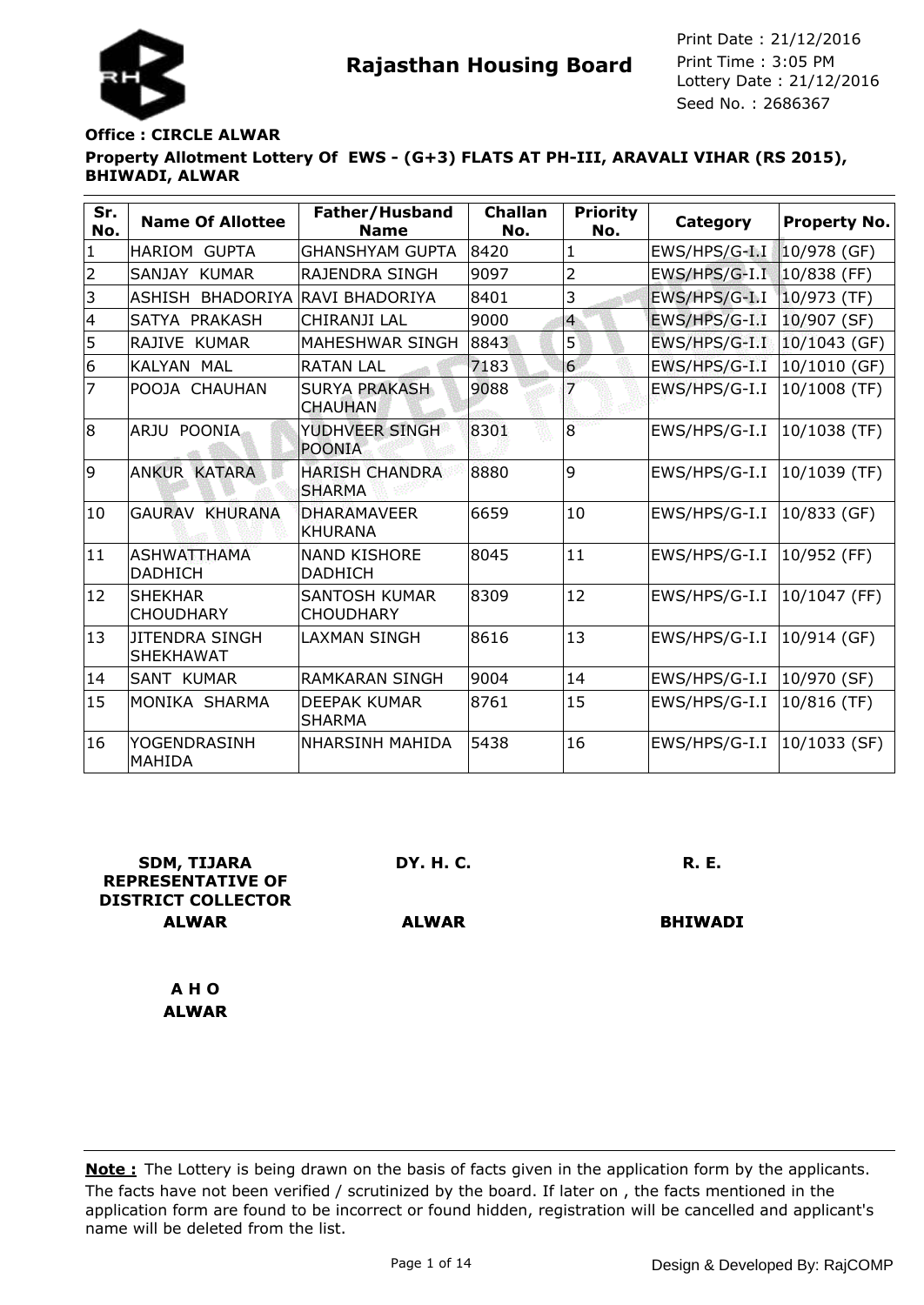

## **Property Allotment Lottery Of EWS - (G+3) FLATS AT PH-III, ARAVALI VIHAR (RS 2015), BHIWADI, ALWAR Office : CIRCLE ALWAR**

| Sr.<br>No. | <b>Name Of Allottee</b>                   | Father/Husband<br><b>Name</b>       | <b>Challan</b><br>No. | <b>Priority</b><br>No. | Category      | <b>Property No.</b> |
|------------|-------------------------------------------|-------------------------------------|-----------------------|------------------------|---------------|---------------------|
| 17         | <b>KAMLESH KUMAR</b><br><b>GUPTA</b>      | LAXMI NARAYAN<br><b>GUPTA</b>       | 8955                  | 17                     | EWS/HPS/G-I.I | $10/860$ (SF)       |
| 18         | <b>PRAVINSINH</b><br><b>SANUBAWA RANA</b> | <b>SANUBAWA</b>                     | 6278                  | 18                     | EWS/HPS/G-I.I | $10/934$ (FF)       |
| 19         | <b>HARISH KUMAR</b><br><b>SHARMA</b>      | <b>BANWARI LAL</b><br><b>SHARMA</b> | 8752                  | 19                     | EWS/HPS/G-I.I | 10/975 (TF)         |
| 20         | SANJAY SHARMA                             | <b>GOVIND DUTT</b><br><b>SHARMA</b> | 8080                  | 20                     | EWS/HPS/G-I.I | 10/829 (TF)         |
| 21         | MEETU SINGH                               | <b>SHASHI BHUSHAN</b>               | 5971                  | 21                     | EWS/HPS/G-I.I | 10/843 (SF)         |
| 22         | KAMLESH KANWAR                            | <b>RAM SINGH</b>                    | 8831                  | 22                     | EWS/HPS/G-I.I | 10/922 (SF)         |
| 23         | <b>ANJU KUMARI</b><br><b>KHANDELWAL</b>   | <b>MITHALAL GUPTA</b>               | 8410                  | 23                     | EWS/HPS/G-I.I | 10/837 (FF)         |
| 24         | <b>RAKESH KUMAR</b><br><b>SHARMA</b>      | <b>SITA RAM SHARMA</b>              | 9141                  | 24                     | EWS/HPS/G-I.I | 10/1002 (SF)        |
| 25         | <b>ARUN VYAS</b>                          | PRAKASH VYAS                        | 8796                  | 25                     | EWS/HPS/G-I.I | 10/949 (FF)         |
| 26         | TARA WATI                                 | <b>BANWARI LAL</b><br><b>SHARMA</b> | 8760                  | 26                     | EWS/HPS/G-I.I | 10/1035 (SF)        |
| 27         | <b>AMARNATH</b><br><b>BHARGAV</b>         | <b>DUDHNATHA</b>                    | 5452                  | 27                     | EWS/HPS/G-I.I | 10/807 (FF)         |
| 28         | SONU KANWAR                               | <b>RAM SINGH</b>                    | 8976                  | 28                     | EWS/HPS/G-I.I | 10/958 (TF)         |
| 29         | <b>SHISH RAM PUNIA</b>                    | LT. SH. MALARAM<br><b>PUNIA</b>     | 7726                  | 29                     | EWS/HPS/G-I.I | 10/931 (GF)         |
| 30         | SUNDER PATEL                              | <b>SUBE SINGH</b>                   | 8613                  | 30                     | EWS/HPS/G-I.I | 10/928 (TF)         |
| 31         | <b>VARUN ARORA</b>                        | <b>KARAM CHAND</b>                  | 6773                  | 31                     | EWS/HPS/G-I.I | 10/946 (GF)         |
| 32         | RAVI DUTT                                 | LT. LALA RAM                        | 7203                  | 32                     | EWS/HPS/G-I.I | 10/847 (TF)         |

| <b>SDM, TIJARA</b><br><b>REPRESENTATIVE OF</b> | DY. H. C.    | <b>R. E.</b>   |
|------------------------------------------------|--------------|----------------|
| <b>DISTRICT COLLECTOR</b>                      |              |                |
| <b>ALWAR</b>                                   | <b>ALWAR</b> | <b>BHIWADI</b> |
| A H O                                          |              |                |
| <b>ALWAR</b>                                   |              |                |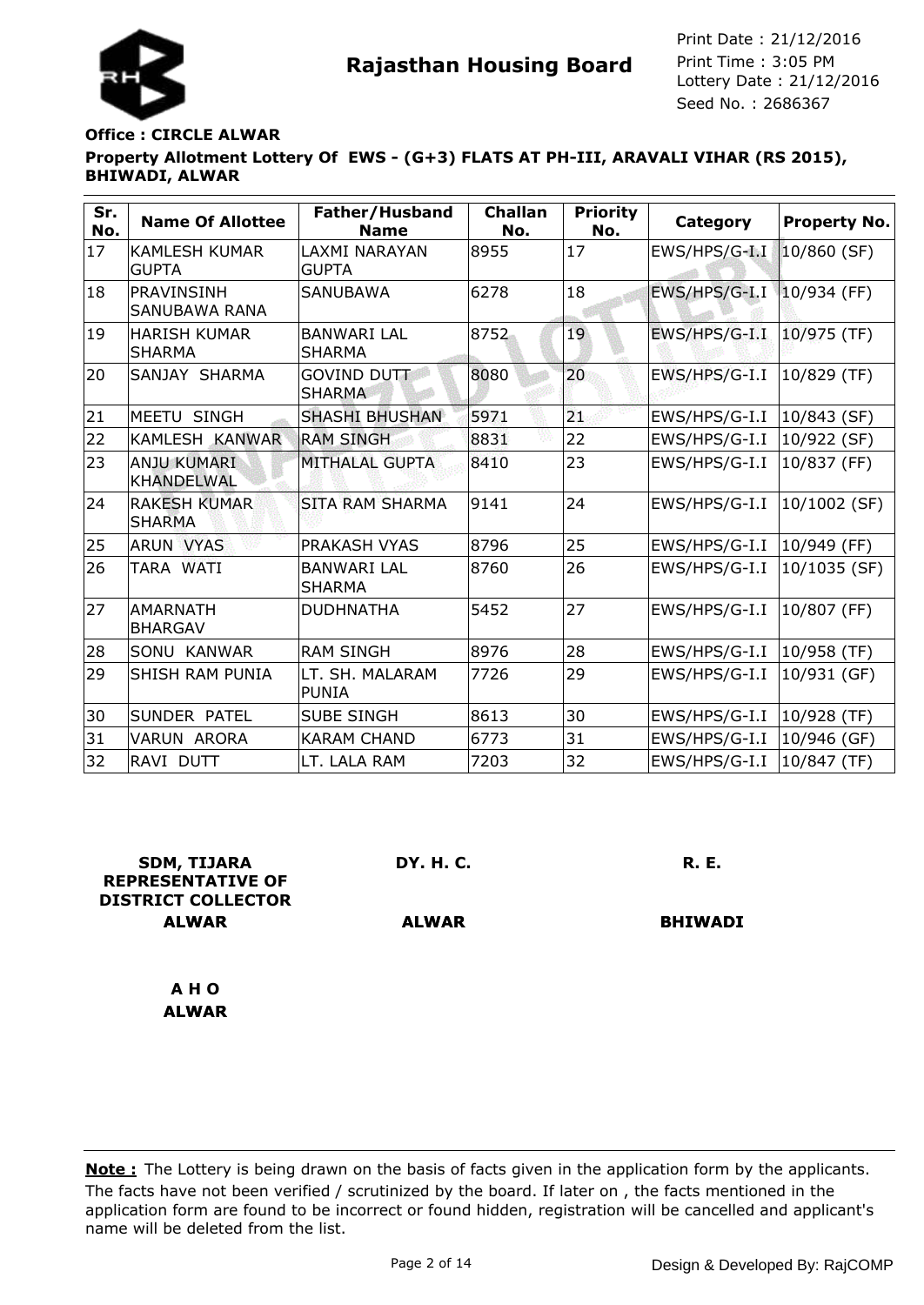

## **Property Allotment Lottery Of EWS - (G+3) FLATS AT PH-III, ARAVALI VIHAR (RS 2015), BHIWADI, ALWAR Office : CIRCLE ALWAR**

| Sr.<br>No. | <b>Name Of Allottee</b>              | Father/Husband<br><b>Name</b>           | <b>Challan</b><br>No. | <b>Priority</b><br>No. | Category                      | <b>Property No.</b> |
|------------|--------------------------------------|-----------------------------------------|-----------------------|------------------------|-------------------------------|---------------------|
| 33         | AKSHAY KUMAR<br><b>SAHOO</b>         | <b>ANANTA CHARAN</b><br><b>SAHOO</b>    | 7386                  | 33                     | EWS/HPS/G-I I                 | $10/1059$ (GF)      |
| 34         | <b>JIWAN DAS</b>                     | <b>JASWANT RAM</b>                      | 6511                  | 34                     | EWS/HPS/G-I.I                 | 10/908 (SF)         |
| 35         | <b>GEETA DEVI</b>                    | <b>RAJESH KUMAR</b>                     | 8092                  | 35                     | EWS/HPS/G-I.I                 | 10/819 (GF)         |
| 36         | <b>RINKU</b><br>TIKKIWAL             | <b>ARJUN TIKKIWAL</b>                   | 8325                  | 37                     | EWS/HPS/G-I.I                 | 10/1063 (FF)        |
| 37         | <b>VISHAL SINGH</b>                  | LATE SH. MURLI<br>PRASAD SINGH          | 6487                  | 38                     | EWS/HPS/G-I.I                 | 10/814 (TF)         |
| 38         | <b>PRAMOD KUMAR</b><br><b>SHARMA</b> | <b>KANTA PRASAD</b><br><b>BHARDWAJ</b>  | 8946                  | 39                     | EWS/HPS/G-I.I                 | 10/1030 (FF)        |
| 39         | GAURAV SARASWAT                      | <b>JAI NARAYAN</b><br><b>SARASWAT</b>   | 7163                  | 40                     | EWS/HPS/G-I.I                 | 10/1020 (SF)        |
| 40         | <b>USHA JUYAL</b>                    | <b>KAILASH JUYAL</b>                    | 8086                  | 42                     | EWS/HPS/G-I.I                 | 10/998 (FF)         |
| 41         | ATI KULHARI                          | <b>SANJAY KUMAR</b>                     | 9125                  | 43                     | EWS/HPS/G-I.I                 | 10/856 (FF)         |
| 42         | SANDEEP KUMAR                        | RAJENDRA SINGH                          | 9048                  | 44                     | EWS/HPS/G-I.I                 | 10/846 (TF)         |
| 43         | <b>VISHNU KUMAR</b><br><b>TAILOR</b> | <b>LAL CHAND TAILOR</b>                 | 8974                  | 1                      | EWS/HPS/G-I.II   10/1036 (SF) |                     |
| 44         | NITIN SHARMA                         | <b>MAHESH CHAND</b><br><b>SHARMA</b>    | 8770                  | $\overline{4}$         | EWS/HPS/G-I.II   10/1037 (TF) |                     |
| 45         | <b>VISHNU KUMAR</b><br><b>GUPTA</b>  | <b>RAMESH CHAND</b><br><b>GUPTA</b>     | 8302                  | 16                     | EWS/HPS/G-I.II 10/1058 (GF)   |                     |
| 46         | <b>GOVER MAL KHATRI</b>              | <b>KAROMAL</b>                          | 6831                  | $\mathbf{1}$           | EWS/HPS/G-II.I   10/1031 (FF) |                     |
| 47         | SUVRAJIT NAYAK                       | <b>BRAHMANDA NAYAK</b>                  | 5768                  | 2                      | EWS/HPS/G-II.I 10/806 (FF)    |                     |
| 48         | <b>GOPAL LAL SHARMA</b>              | <b>JAGDISH NARAYAN</b><br><b>SHARMA</b> | 5483                  | 3                      | EWS/HPS/G-II.I 10/1050 (SF)   |                     |

| <b>SDM, TIJARA</b><br><b>REPRESENTATIVE OF</b><br><b>DISTRICT COLLECTOR</b> | <b>DY. H. C.</b> | <b>R. E.</b>   |
|-----------------------------------------------------------------------------|------------------|----------------|
| <b>ALWAR</b>                                                                | <b>ALWAR</b>     | <b>BHIWADI</b> |
| A H O                                                                       |                  |                |
| <b>ALWAR</b>                                                                |                  |                |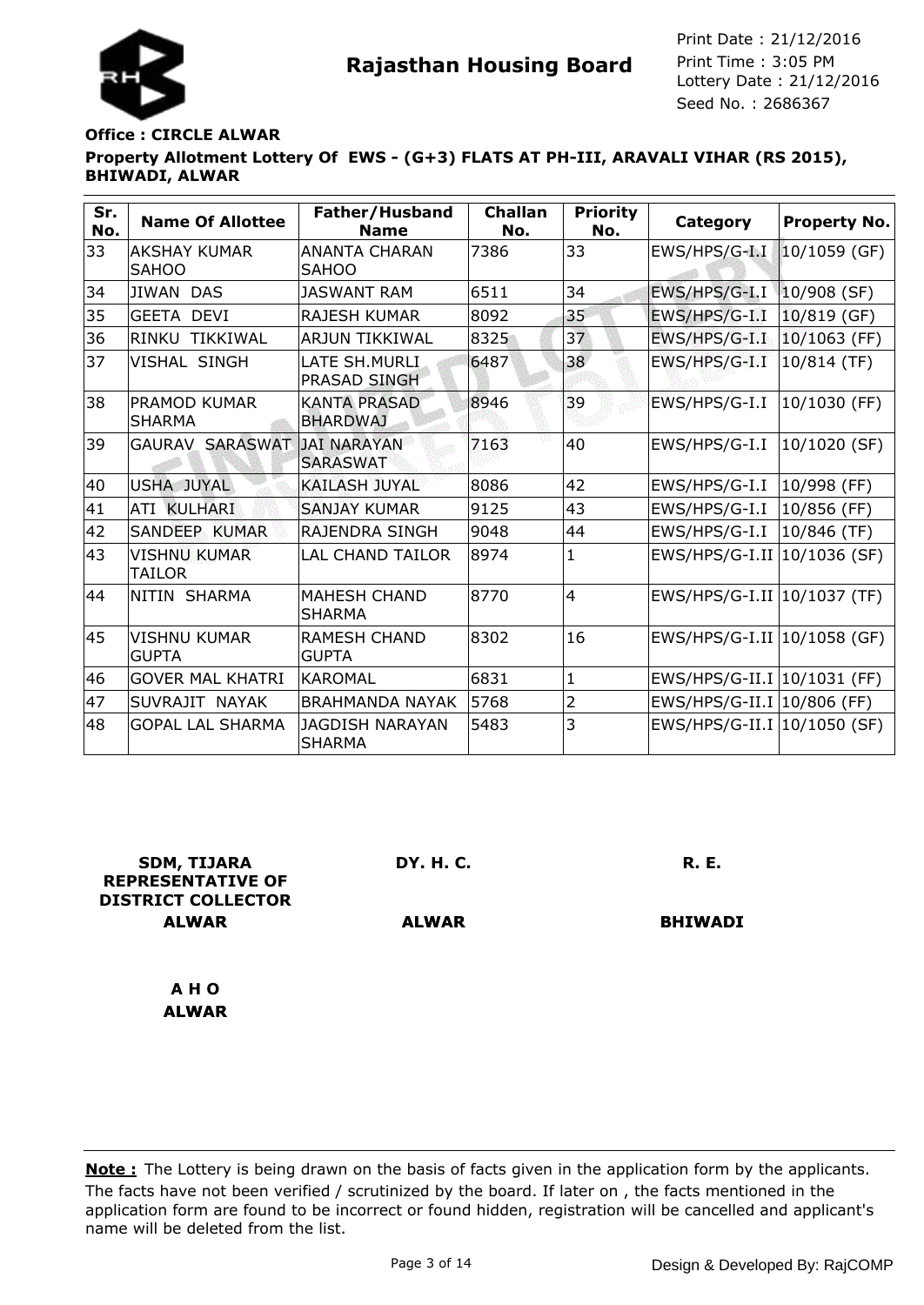

## **Property Allotment Lottery Of EWS - (G+3) FLATS AT PH-III, ARAVALI VIHAR (RS 2015), BHIWADI, ALWAR Office : CIRCLE ALWAR**

| Sr.<br>No. | <b>Name Of Allottee</b>               | Father/Husband<br><b>Name</b>          | <b>Challan</b><br>No. | <b>Priority</b><br>No. | Category                      | <b>Property No.</b> |
|------------|---------------------------------------|----------------------------------------|-----------------------|------------------------|-------------------------------|---------------------|
| 49         | <b>HARIOM GUPTA</b>                   | <b>CHANDRA SHEKHAR</b><br><b>GUPTA</b> | 8950                  | $\overline{4}$         | EWS/HPS/G-II.I 10/811 (SF)    |                     |
| 50         | PRAKASH PREMJANI                      | <b>SHANKAR LAL</b><br><b>PREMJANI</b>  | 6519                  | 5                      | EWS/HPS/G-II.I 10/990 (TF)    |                     |
| 51         | RAJESH LIKHAR                         | RAMDAS LIKHAR                          | 5779                  | $\overline{6}$         | EWS/HPS/G-II.I   10/966 (FF)  |                     |
| 52         | <b>VISHNU SHARMA</b>                  | <b>RAMRAY SHARMA</b>                   | 7639                  | $\overline{z}$         | EWS/HPS/G-II.I   10/994 (GF)  |                     |
| 53         | JEETU KUMAR                           | <b>RABINDRA KUMAR</b>                  | 5616                  | $\overline{8}$         | EWS/HPS/G-II.I   10/823 (FF)  |                     |
| 54         | <b>NARAYAN DASS</b>                   | <b>UDMI RAM</b>                        | 7581                  | 9                      | EWS/HPS/G-II.I   10/976 (TF)  |                     |
| 55         | MUNNI DEVI GUPTA                      | <b>RAMAVATAR</b>                       | 6478                  | ΪŤ                     | EWS/HPS/G-II.I 10/1029 (FF)   |                     |
| 56         | <b>AMIT KUMAR</b>                     | <b>SORAN SINGH</b>                     | 6054                  | 12                     | EWS/HPS/G-II.I 10/981 (FF)    |                     |
| 57         | <b>NEERESH BABU</b>                   | <b>JAGDISH CHANDRA</b>                 | 7537                  | 13                     | EWS/HPS/G-II.I 10/1067 (SF)   |                     |
| 58         | <b>RAMSURAT.</b>                      | <b>VIDESI</b>                          | 6848                  | 14                     | EWS/HPS/G-II.I   10/913 (GF)  |                     |
| 59         | <b>SAPANA DEVI GUPTA</b>              | <b>RAJESH GUPTA</b>                    | 7343                  | 15                     | EWS/HPS/G-II.I 10/1022 (TF)   |                     |
| 60         | MANSUKH.                              | <b>JAGRAM</b>                          | 5501                  | 17                     | EWS/HPS/G-II.I 10/950 (FF)    |                     |
| 61         | <b>KEWAL KRISHNA</b><br><b>JANGID</b> | <b>VIRENDRA JANGID</b>                 | 6643                  | 18                     | EWS/HPS/G-II.I   10/1041 (GF) |                     |
| 62         | <b>VINOD KUMAR</b><br><b>SINGH</b>    | <b>BHOLA NATH SINGH</b>                | 6792                  | 19                     | EWS/HPS/G-II.I   10/1004 (SF) |                     |
| 63         | <b>BHARAT KUMAR</b><br>VARJANI        | <b>JAY NARAYAN DAS</b>                 | 7541                  | 20                     | EWS/HPS/G-II.I   10/977 (GF)  |                     |
| 64         | <b>GAURAV GUPTA</b>                   | <b>NAVAL KISHOR</b><br><b>GUPTA</b>    | 6892                  | 21                     | EWS/HPS/G-II.I   10/1019 (SF) |                     |
| 65         | NAGENDER .                            | <b>SURYA DEV</b>                       | 9248                  | 23                     | EWS/HPS/G-II.I   10/968 (FF)  |                     |
| 66         | DEEPA DEVI                            | <b>SOBAN SINGH</b>                     | 7670                  | 24                     | EWS/HPS/G-II.I   10/945 (GF)  |                     |

| <b>SDM, TIJARA</b><br><b>REPRESENTATIVE OF</b><br><b>DISTRICT COLLECTOR</b> | <b>DY. H. C.</b> | <b>R. E.</b>   |
|-----------------------------------------------------------------------------|------------------|----------------|
| <b>ALWAR</b>                                                                | <b>ALWAR</b>     | <b>BHIWADI</b> |
| A H O                                                                       |                  |                |
| <b>ALWAR</b>                                                                |                  |                |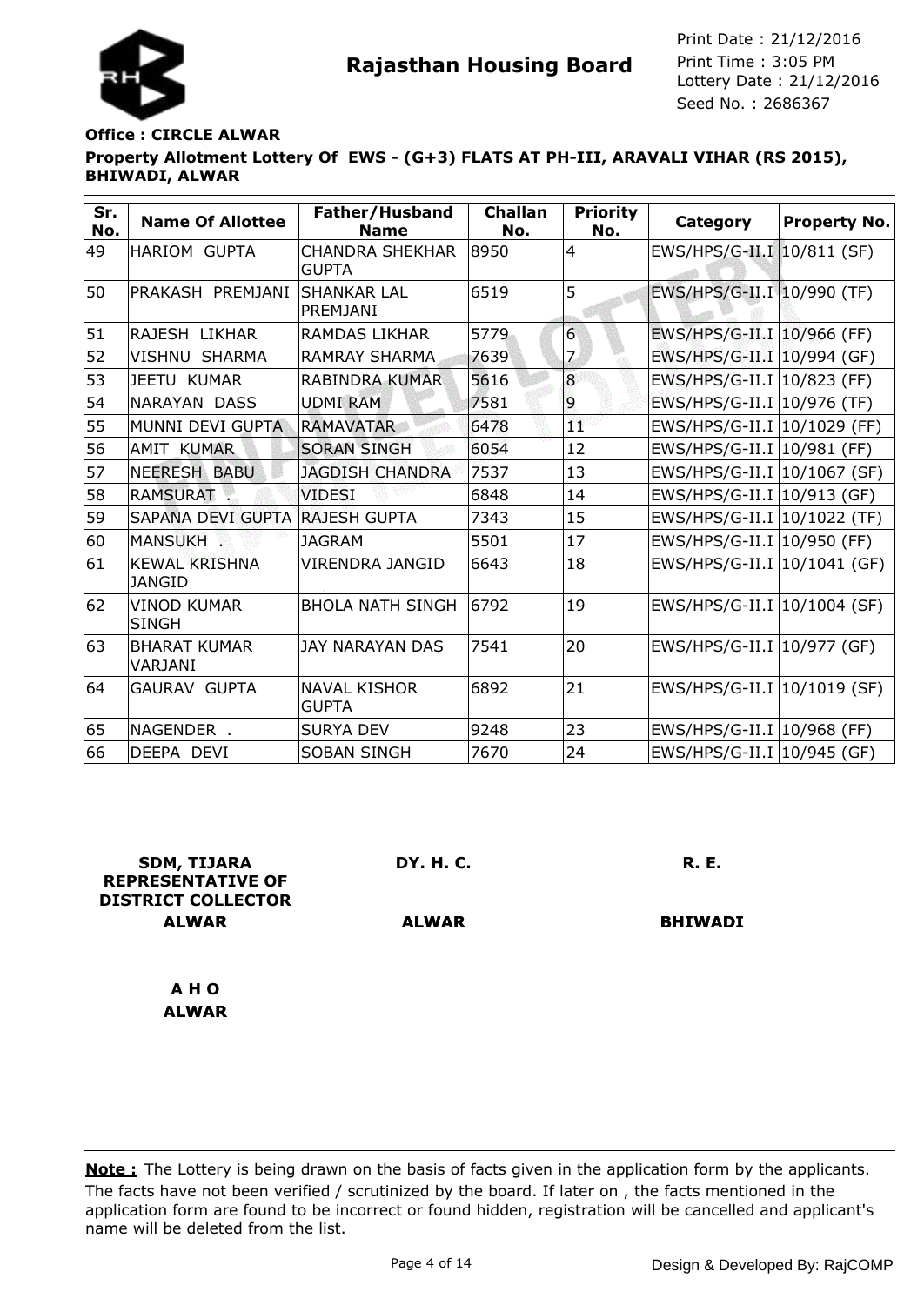

# **Property Allotment Lottery Of EWS - (G+3) FLATS AT PH-III, ARAVALI VIHAR (RS 2015), BHIWADI, ALWAR Office : CIRCLE ALWAR**

| Sr.<br>No. | <b>Name Of Allottee</b>              | Father/Husband<br><b>Name</b>          | <b>Challan</b><br>No. | <b>Priority</b><br>No. | Category                      | <b>Property No.</b> |
|------------|--------------------------------------|----------------------------------------|-----------------------|------------------------|-------------------------------|---------------------|
| 67         | MANOJ KUMAR<br><b>SAHANI</b>         | RAJENDRA PRASAD                        | 6202                  | 25                     | EWS/HPS/G-II.I 10/840 (FF)    |                     |
| 68         | RAMESH KUMAR                         | <b>RAJESH KUMAR</b>                    | 9207                  | 26                     | EWS/HPS/G-II.I 10/813 (TF)    |                     |
| 69         | KAMAL KASHYAP                        | <b>SHIVBHUSHAN</b><br><b>KASHYAP</b>   | 8898                  | 27                     | EWS/HPS/G-II.I   10/864 (TF)  |                     |
| 70         | INIRMALA DEVI                        | SUBHASH CHANDRA 6702<br>SAIN           |                       | 29                     | EWS/HPS/G-II.I 10/862 (TF)    |                     |
| 71         | <b>ALOK KUMAR</b><br><b>PRABHAT</b>  | <b>ANIL KUMAR</b>                      | 7355                  | 30                     | EWS/HPS/G-II.I   10/1064 (FF) |                     |
| 72         | RAJNEESH KUMAR                       | <b>RAJ MOHAN</b>                       | 5795                  | 31                     | EWS/HPS/G-II.I   10/991 (TF)  |                     |
| 73         | <b>LOKESH KUMAR</b><br><b>SHARMA</b> | <b>VIJAY KUMAR</b><br><b>SHARMA</b>    | 5754                  | 32                     | EWS/HPS/G-II.I   10/916 (GF)  |                     |
| 74         | <b>ASHA KANWAR</b>                   | <b>HANUMAN SINGH</b>                   | 6757                  | 33                     | EWS/HPS/G-II.I   10/969 (SF)  |                     |
| 75         | SONIYA SACHDEVA                      | LATE ASHOK<br><b>SACHDEVA</b>          | 6884                  | 34                     | EWS/HPS/G-II.I   10/971 (SF)  |                     |
| 76         | LALIT KUMAR                          | <b>RAM SINGH</b>                       | 6741                  | 36                     | EWS/HPS/G-II.I 10/1068 (SF)   |                     |
| 77         | IRACHNA<br><b>KHANDELWAL</b>         | SATYANARAYAN<br>MEHARWAL               | 9187                  | 37                     | EWS/HPS/G-II.I   10/810 (SF)  |                     |
| 78         | SHIKSHA DEVI                         | SIYARAM SHARMA                         | 6307                  | 38                     | EWS/HPS/G-II.I   10/803 (GF)  |                     |
| 79         | <b>KESHAW PANDEY</b>                 | <b>TRIVENI PANDEY</b>                  | 6771                  | 39                     | EWS/HPS/G-II.I 10/1001 (SF)   |                     |
| 80         | <b>VIJAY KUMAR</b><br><b>SINGHAL</b> | <b>SUBHASH CHAND</b><br><b>SINGHAL</b> | 6733                  | 40                     | EWS/HPS/G-II.I 10/930 (GF)    |                     |
| 81         | <b>GORDHAN NANK</b><br>VANI          | <b>MAHA DEV</b><br><b>NANAKVANI</b>    | 9193                  | 41                     | EWS/HPS/G-II.I   10/805 (FF)  |                     |
| 82         | <b>KEDAR PRASAD</b><br><b>SHARMA</b> | MOHAN LAL SHARMA 8797                  |                       | 42                     | EWS/HPS/G-II.I   10/989 (TF)  |                     |

| <b>SDM, TIJARA</b><br><b>REPRESENTATIVE OF</b><br><b>DISTRICT COLLECTOR</b> | DY. H. C.    | <b>R. E.</b>   |
|-----------------------------------------------------------------------------|--------------|----------------|
| <b>ALWAR</b>                                                                | <b>ALWAR</b> | <b>BHIWADI</b> |
| A H O                                                                       |              |                |
| <b>ALWAR</b>                                                                |              |                |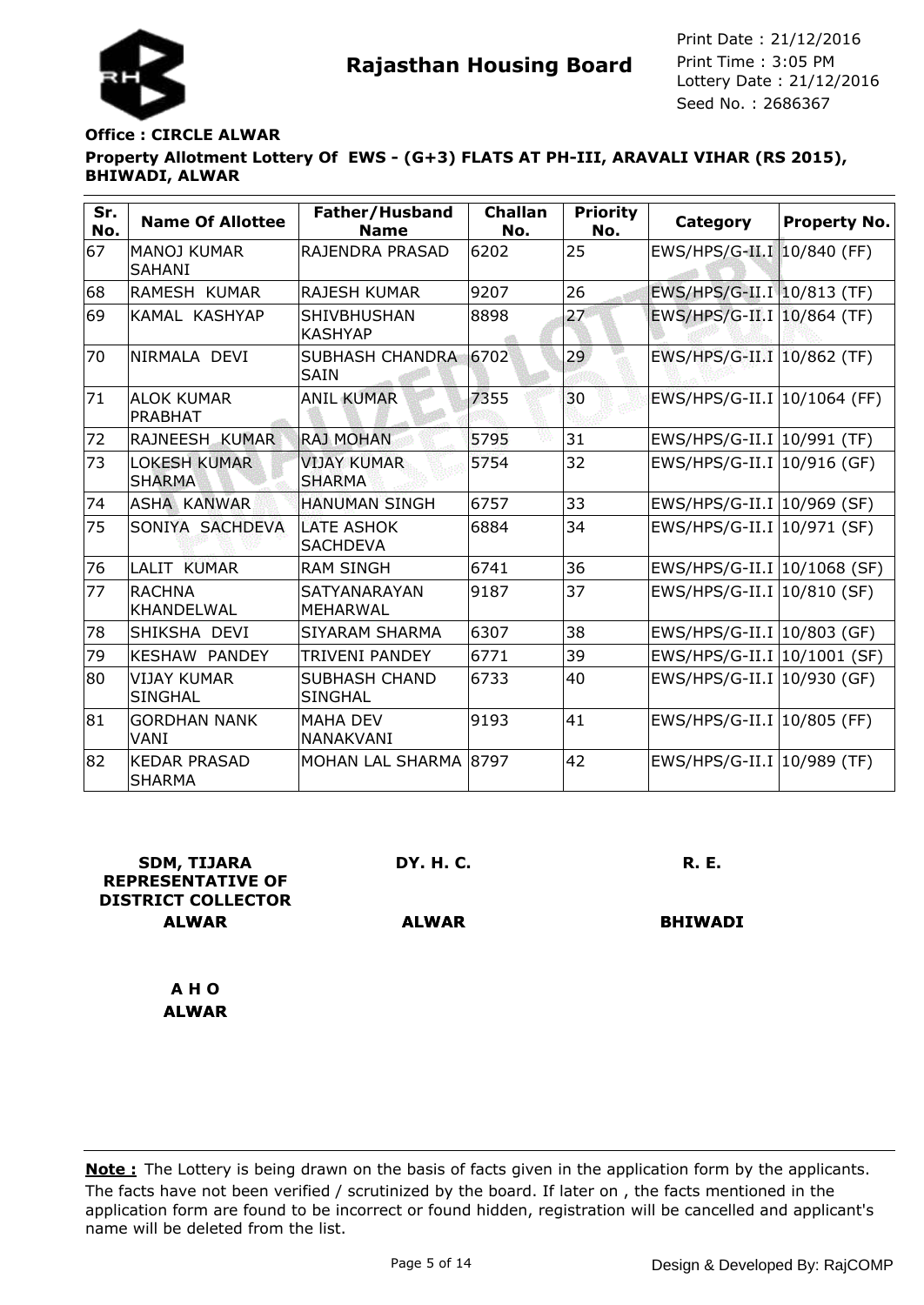

## **Property Allotment Lottery Of EWS - (G+3) FLATS AT PH-III, ARAVALI VIHAR (RS 2015), BHIWADI, ALWAR Office : CIRCLE ALWAR**

| Sr.<br>No. | <b>Name Of Allottee</b>            | Father/Husband<br><b>Name</b>        | <b>Challan</b><br>No. | <b>Priority</b><br>No. | Category                      | <b>Property No.</b> |
|------------|------------------------------------|--------------------------------------|-----------------------|------------------------|-------------------------------|---------------------|
| 83         | SHRI RAM                           | <b>RAMKISHAN</b>                     | 7834                  | 43                     | EWS/HPS/G-II.I 10/1032 (FF)   |                     |
| 84         | SANTOSH SHARMA                     | <b>VISHNU KUMAR</b><br><b>SHARMA</b> | 8016                  | 44                     | EWS/HPS/G-II.I 10/861 (TF)    |                     |
| 85         | <b>GUNJAN SINGH</b>                | <b>KAPTAN SINGH</b>                  | 5710                  | 45                     | EWS/HPS/G-II.I   10/903 (FF)  |                     |
| 86         | RAVI NISHAD                        | <b>HEERA LAL NISHAD</b>              | 6549                  | 46                     | EWS/HPS/G-II.I 10/1055 (TF)   |                     |
| 87         | ANKITA SHARMA                      | <b>PAWAN KUMAR</b><br><b>SHARMA</b>  | 5708                  | 47                     | EWS/HPS/G-II.I 10/1071 (TF)   |                     |
| 88         | YOGESH CHAND<br><b>SHARMA</b>      | RAM NIWAS SHARMA 6292                |                       | 48                     | EWS/HPS/G-II.I 10/853 (FF)    |                     |
| 89         | KALASHI                            | <b>RAM SINGH</b>                     | 6745                  | 49                     | EWS/HPS/G-II.I 10/1045 (FF)   |                     |
| 90         | PINKI DEVI                         | SONU                                 | 5651                  | 50                     | EWS/HPS/G-II.I   10/982 (FF)  |                     |
| 91         | <b>RAMNIWAS</b><br><b>RASTOGI</b>  | <b>GULAJARI LAL</b>                  | 7469                  | 52                     | EWS/HPS/G-II.I   10/826 (SF)  |                     |
| 92         | <b>INDU RAWAT</b>                  | <b>MANOJ PATEL</b>                   | 8399                  | 53                     | EWS/HPS/G-II.I   10/830 (TF)  |                     |
| 93         | <b>HEMANT KUMAR</b>                | <b>LAL CHAND</b>                     | 8758                  | 54                     | EWS/HPS/G-II.I 10/839 (FF)    |                     |
| 94         | SUNITA GUPTA                       | <b>NAVAL KISHOR</b><br><b>GUPTA</b>  | 6731                  | 55                     | EWS/HPS/G-II.I 10/808 (FF)    |                     |
| 95         | POONAM DEVI                        | <b>ASHOK KUMAR</b>                   | 5555                  | 56                     | EWS/HPS/G-II.I   10/859 (SF)  |                     |
| 96         | SHILA DEVI                         | <b>SHOAN LAL</b>                     | 6985                  | 57                     | EWS/HPS/G-II.I   10/1023 (TF) |                     |
| 97         | SATENDRA SINGH                     | <b>RAMBEER SINGH</b>                 | 8699                  | 58                     | EWS/HPS/G-II.I 10/1021 (TF)   |                     |
| 98         | <b>CHANDAN KUMAR</b><br><b>JHA</b> | SHAILENDER MOHAN 5734                |                       | 59                     | EWS/HPS/G-II.I   10/963 (GF)  |                     |
| 99         | <b>VIKRAM SINGH</b>                | <b>BIHARI SINGH</b>                  | 5419                  | 60                     | EWS/HPS/G-II.I   10/802 (GF)  |                     |
| 100        | VIJAY LAKSHMI                      | <b>KULDEEP</b>                       | 8201                  | 61                     | EWS/HPS/G-II.I   10/815 (TF)  |                     |

| <b>SDM, TIJARA</b><br><b>REPRESENTATIVE OF</b><br><b>DISTRICT COLLECTOR</b> | <b>DY. H. C.</b> | <b>R. E.</b>   |
|-----------------------------------------------------------------------------|------------------|----------------|
|                                                                             |                  |                |
| <b>ALWAR</b>                                                                | <b>ALWAR</b>     | <b>BHIWADI</b> |
| A H O                                                                       |                  |                |
| <b>ALWAR</b>                                                                |                  |                |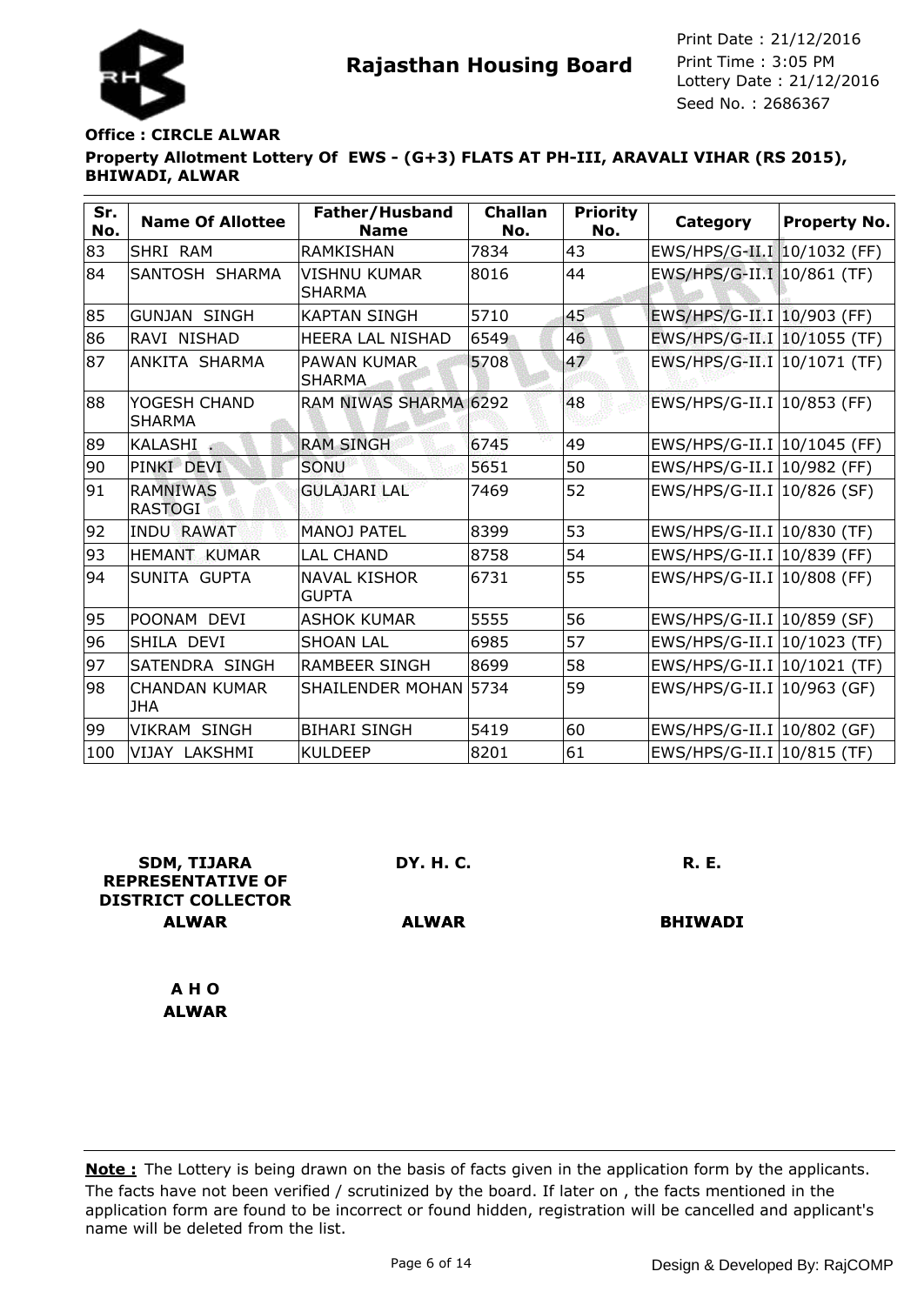

## **Property Allotment Lottery Of EWS - (G+3) FLATS AT PH-III, ARAVALI VIHAR (RS 2015), BHIWADI, ALWAR Office : CIRCLE ALWAR**

| Sr.<br>No. | <b>Name Of Allottee</b>         | Father/Husband<br><b>Name</b>         | <b>Challan</b><br>No. | <b>Priority</b><br>No. | Category                     | <b>Property No.</b> |
|------------|---------------------------------|---------------------------------------|-----------------------|------------------------|------------------------------|---------------------|
| 101        | PRATIMA DEVI                    | <b>DEEPAK KUMAR</b><br><b>PANDEY</b>  | 5636                  | 62                     | EWS/HPS/G-II.I 10/935 (FF)   |                     |
| 102        | ANITA -                         | <b>UDAI PAL YADAV</b>                 | 7796                  | 63                     | EWS/HPS/G-II.I   10/944 (TF) |                     |
| 103        | SHALINI AGARWAL                 | <b>PAWAN KUMAR</b><br><b>GUPTA</b>    | 6242                  | 64                     | EWS/HPS/G-II.I 10/909 (TF)   |                     |
| 104        | İKAVITA PREMJANI                | <b>RAM CHANDRA</b>                    | 6721                  | 65                     | EWS/HPS/G-II.I 10/1070 (TF)  |                     |
| 105        | LALITA NO<br><b>SURNAME</b>     | <b>SAMPAT RAM</b>                     | 7685                  | 66                     | EWS/HPS/G-II.I   10/812 (SF) |                     |
| 106        | RAJVIR.                         | PALI                                  | 8437                  | 67                     | EWS/HPS/G-II.I   10/898 (GF) |                     |
| 107        | <b>RAJENDER SINGH</b>           | <b>ISHWAR SINGH</b>                   | 6933                  | 68                     | EWS/HPS/G-II.I   10/834 (GF) |                     |
| 108        | PUSHPLATA SONI                  | <b>RADHA RAMAN</b><br><b>VERMA</b>    | 7155                  | 69                     | EWS/HPS/G-II.I   10/983 (FF) |                     |
| 109        | <b>APURV SHARMA</b>             | SHRICHAND SHARMA 7583                 |                       | $\overline{2}$         | EWS/HPS/G-<br>II.II          | 10/1046 (FF)        |
| 110        | RAMESHWAR SAINI                 | RAGHUNATH PRASAD 8144<br><b>SAINI</b> |                       | $\overline{4}$         | EWS/HPS/G-<br>II.II          | 10/929 (GF)         |
| 111        | YOGINDER SINGH<br><b>GANGAL</b> | <b>PATRAM</b>                         | 5726                  | 7                      | EWS/HPS/G-<br>II.II          | 10/980 (GF)         |
| 112        | DUNGAR RAM                      | <b>LUNA RAM</b>                       | 6706                  | $\mathbf{1}$           | EWS/HPS/G-IV                 | 10/1053 (TF)        |
| 113        | SONAM KUMARI                    | LATE BEER SINGH                       | 9053                  | 2                      | EWS/HPS/G-IV                 | 10/857 (SF)         |
| 114        | <b>GEETA RANI</b>               | <b>SEWA SINGH</b>                     | 8737                  | 3                      | EWS/HPS/G-IV                 | 10/996 (GF)         |
| 115        | PHULA PATI                      | <b>NARESH KUMAR</b>                   | 7609                  | 4                      | EWS/HPS/G-IV                 | 10/933 (FF)         |
| 116        | DESHROOP NO<br><b>SURNAME</b>   | <b>RAMCHARAN</b>                      | 8686                  | 5                      | EWS/HPS/G-IV                 | 10/835 (GF)         |
| 117        | PAWAN KUMAR                     | <b>BISHAN</b>                         | 7836                  | 7                      | EWS/HPS/G-IV                 | $10/1026$ (GF)      |

| <b>SDM, TIJARA</b><br><b>REPRESENTATIVE OF</b><br><b>DISTRICT COLLECTOR</b> | DY. H. C.    | <b>R. E.</b>   |
|-----------------------------------------------------------------------------|--------------|----------------|
| <b>ALWAR</b>                                                                | <b>ALWAR</b> | <b>BHIWADI</b> |
| A H O                                                                       |              |                |
| <b>ALWAR</b>                                                                |              |                |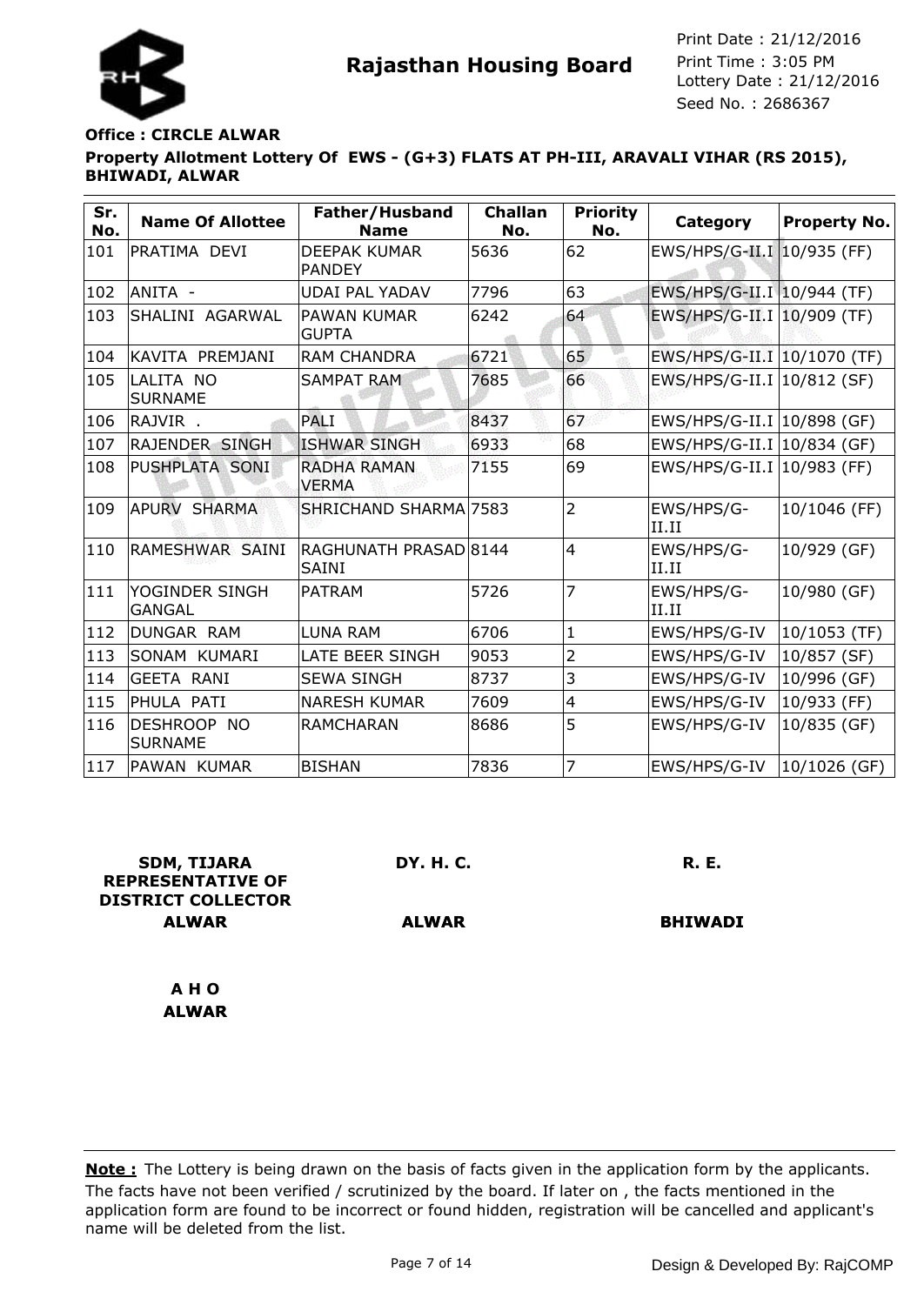

# **Property Allotment Lottery Of EWS - (G+3) FLATS AT PH-III, ARAVALI VIHAR (RS 2015), BHIWADI, ALWAR Office : CIRCLE ALWAR**

| Sr.<br>No. | <b>Name Of Allottee</b>             | Father/Husband<br><b>Name</b>      | <b>Challan</b><br>No. | <b>Priority</b><br>No. | <b>Category</b> | <b>Property No.</b> |
|------------|-------------------------------------|------------------------------------|-----------------------|------------------------|-----------------|---------------------|
| 118        | ABHISHEK MANDIYA                    | <b>SHRAWAN LAL KOLI</b>            | 8079                  | 8                      | EWS/HPS/G-IV    | $10/984$ (FF)       |
| 119        | <b>ASHA DEVI KHATIK</b>             | LATE SH. MAHAVEER<br>PRASAD KHATIK | 5905                  | 9                      | EWS/HPS/G-IV    | $10/863$ (TF)       |
| 120        | RAVI SAGAR                          | <b>JAGDISH</b>                     | 6765                  | 40                     | EWS/HPS/G-IV    | 10/972 (SF)         |
| 121        | DEEPCHAND.                          | <b>UDAIRAM</b>                     | 8629                  | 11                     | EWS/HPS/G-IV    | 10/940 (SF)         |
| 122        | <b>RAHUL KUMAR</b><br><b>AJMERI</b> | <b>HANS RAJ</b>                    | 6245                  | 12 <sup>°</sup>        | EWS/HPS/G-IV    | 10/1017 (SF)        |
| 123        | SANDEEP.                            | <b>SURAJ BHAN</b>                  | 6564                  | $\overline{1}3$        | EWS/HPS/G-IV    | 10/1024 (TF)        |
| 124        | RAJBEER .                           | <b>AMAR SINGH</b>                  | 8257                  | 14                     | EWS/HPS/G-IV    | 10/943 (TF)         |
| 125        | <b>SUNIL NAYAK</b>                  | <b>BHANWAR LAL</b><br><b>NAYAK</b> | 9225                  | 16                     | EWS/HPS/G-IV    | 10/954 (SF)         |
| 126        | VINEETA -                           | <b>ASHOK KUMAR</b>                 | 5660                  | 17                     | EWS/HPS/G-IV    | 10/841 (SF)         |
| 127        | <b>HEM</b> RAJ                      | <b>KAILASH CHAND</b>               | 7743                  | 18                     | EWS/HPS/G-IV    | 10/960 (TF)         |
| 128        | SUMITRA VERMA                       | <b>KAILASH CHAND</b>               | 8330                  | 20                     | EWS/HPS/G-IV    | 10/1005 (TF)        |
| 129        | <b>JAI BHAGWAN</b>                  | <b>HARI KISHAN</b>                 | 5588                  | 21                     | EWS/HPS/G-IV    | 10/1040 (TF)        |
| 130        | <b>NITIN KUMAR</b><br><b>PAREWA</b> | <b>RAM PRASAD</b><br><b>PAREWA</b> | 9172                  | 22                     | EWS/HPS/G-IV    | 10/939 (SF)         |
| 131        | REKHA -                             | <b>RAJESH KUMAR</b>                | 7984                  | 23                     | EWS/HPS/G-IV    | 10/1054 (TF)        |
| 132        | MUKESH CHAND<br><b>JATAV</b>        | <b>MAHAVEER</b>                    | 8346                  | 24                     | EWS/HPS/G-IV    | 10/920 (FF)         |
| 133        | MANOJ KUMAR                         | <b>BABU LAL</b>                    | 6785                  | 26                     | EWS/HPS/G-IV    | 10/988 (SF)         |
| 134        | PREETI PAREWA                       | <b>RAM PRASAD</b><br><b>PAREWA</b> | 6426                  | 27                     | EWS/HPS/G-IV    | 10/1009 (GF)        |
| 135        | RANJEET MITRA                       | <b>CHHOTE LAL MITRA</b>            | 7042                  | 29                     | EWS/HPS/G-IV    | 10/1065 (SF)        |
| 136        | DEVISHAH -                          | <b>TEJ SINGH</b>                   | 7197                  | 30                     | EWS/HPS/G-IV    | 10/1027 (GF)        |

| <b>SDM, TIJARA</b><br><b>REPRESENTATIVE OF</b><br><b>DISTRICT COLLECTOR</b> | DY. H. C.    | <b>R. E.</b>   |
|-----------------------------------------------------------------------------|--------------|----------------|
| <b>ALWAR</b>                                                                | <b>ALWAR</b> | <b>BHIWADI</b> |
|                                                                             |              |                |
| A H O                                                                       |              |                |
| <b>ALWAR</b>                                                                |              |                |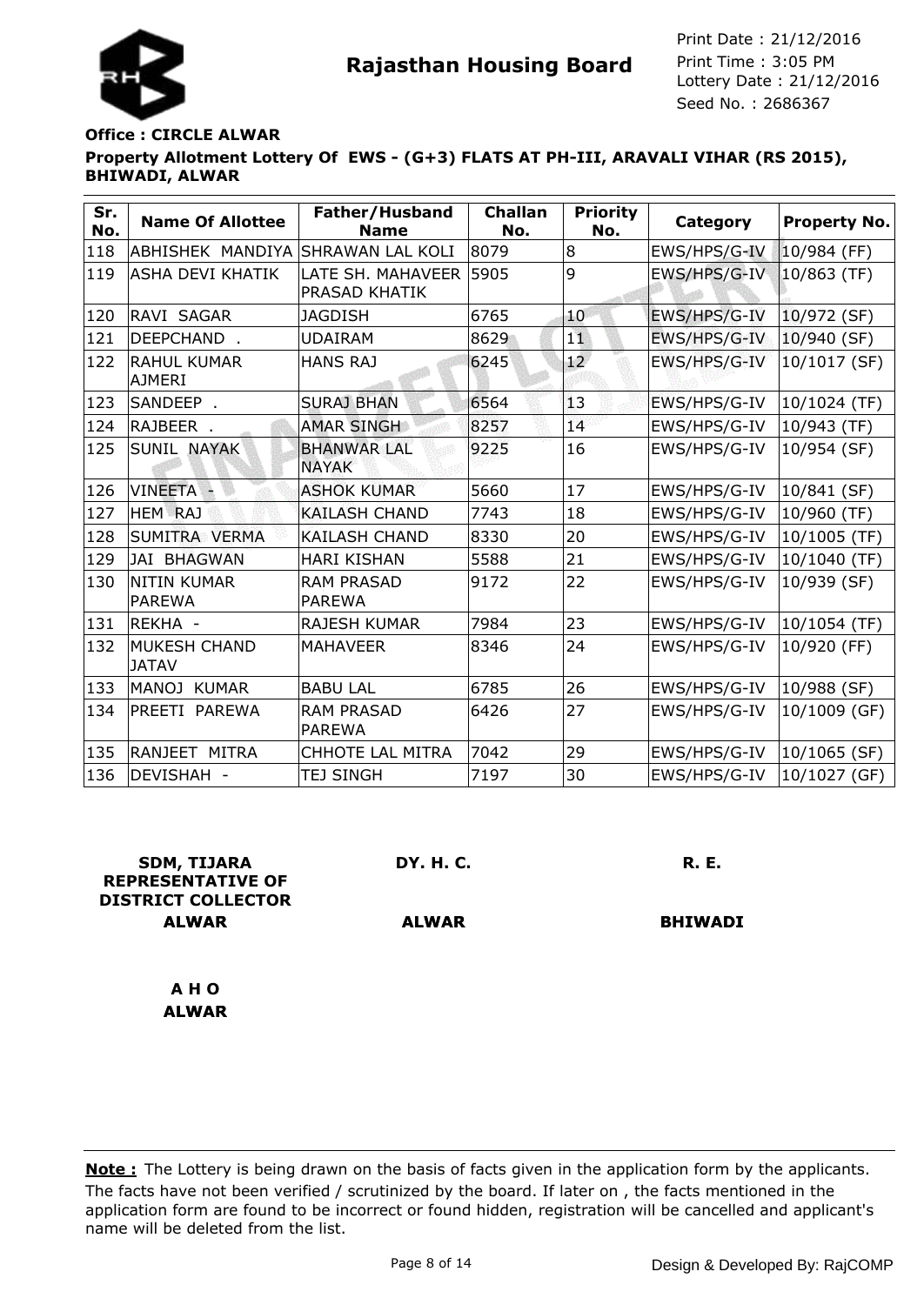

## **Property Allotment Lottery Of EWS - (G+3) FLATS AT PH-III, ARAVALI VIHAR (RS 2015), BHIWADI, ALWAR Office : CIRCLE ALWAR**

| Sr.<br>No. | <b>Name Of Allottee</b>               | Father/Husband<br><b>Name</b>       | <b>Challan</b><br>No. | <b>Priority</b><br>No. | Category            | <b>Property No.</b> |
|------------|---------------------------------------|-------------------------------------|-----------------------|------------------------|---------------------|---------------------|
| 137        | DINESH KUMAR                          | <b>FAKIR CHAND</b>                  | 8462                  | 31                     | EWS/HPS/G-IV        | $10/1062$ (FF)      |
| 138        | <b>MUKESH KUMAR</b><br><b>VERMA</b>   | <b>BHAGWAN SHAI</b><br><b>VERMA</b> | 7746                  | 32                     | EWS/HPS/G-IV        | 10/902 (FF)         |
| 139        | <b>DEEPAK KUMAR</b><br><b>BILONIA</b> | <b>GOPAL LAL BILONIA</b>            | 8695                  | 33                     | EWS/HPS/G-IV        | 10/900 (GF)         |
| 140        | KANHEYA LAL                           | <b>JAY RAM</b>                      | 7967                  | 35 <sub>1</sub>        | EWS/HPS/G-IV        | 10/921 (SF)         |
| 141        | NITIN KUMAR                           | <b>YASHPAL</b>                      | 9211                  | еØ                     | EWS/HPS/G-<br>IX.I  | 10/962 (GF)         |
| 142        | IBHAGWAN SAHAY<br><b>SAINI</b>        | <b>DHARM CHAND</b><br><b>SAINI</b>  | 8098                  | $\overline{2}$         | EWS/HPS/G-<br>IIX.I | 10/964 (GF)         |
| 143        | <b>SUKHVEER</b>                       | <b>RAMJI LAL ARYA</b>               | 6360                  | 3                      | EWS/HPS/G-<br>IX.I  | 10/1042 (GF)        |
| 144        | İSUKHBIRI DEVI                        | RAGHUVEER SINGH                     | 5764                  | 5                      | EWS/HPS/G-<br>IX.I  | 10/948 (GF)         |
| 145        | <b>RITESH KUMAR</b>                   | <b>CHITRAJAN SINGH</b>              | 5855                  | 6                      | EWS/HPS/G-<br>IX.I  | 10/851 (GF)         |
| 146        | <b>RENU KUMARI</b><br><b>MEENA</b>    | <b>LAXMAN MEENA</b>                 | 8284                  | $\mathbf{1}$           | EWS/HPS/G-V         | 10/986 (SF)         |
| 147        | <b>MAHESH KUMAR</b><br><b>MEENA</b>   | <b>RAMNATH MEENA</b>                | 8667                  | $\overline{2}$         | EWS/HPS/G-V         | 10/897 (GF)         |
| 148        | MUKESH KUMAR                          | <b>ISMAL RAM</b>                    | 8374                  | 3                      | EWS/HPS/G-V         | 10/906 (SF)         |
| 149        | <b>ARJUN RAM</b>                      | <b>JUGATA RAM</b>                   | 8765                  | 5                      | EWS/HPS/G-V         | 10/1072 (TF)        |
| 150        | MEWA RAM                              | <b>KISHNA RAM</b>                   | 7688                  | 6                      | EWS/HPS/G-V         | 10/992 (TF)         |
| 151        | MUKESH KUMAR<br><b>MEENA</b>          | <b>RAM CHANDRA</b><br><b>MEENA</b>  | 6993                  | 7                      | EWS/HPS/G-V         | 10/1025 (GF)        |
| 152        | <b>BRAJESH KUMAR</b>                  | <b>SURESH CHANDRA</b>               | 7375                  | 8                      | EWS/HPS/G-V         | 10/957 (TF)         |

| <b>SDM, TIJARA</b><br><b>REPRESENTATIVE OF</b> | <b>DY. H. C.</b> | <b>R. E.</b>   |
|------------------------------------------------|------------------|----------------|
| <b>DISTRICT COLLECTOR</b>                      |                  |                |
| <b>ALWAR</b>                                   | <b>ALWAR</b>     | <b>BHIWADI</b> |
|                                                |                  |                |
|                                                |                  |                |
| A H O                                          |                  |                |
| <b>ALWAR</b>                                   |                  |                |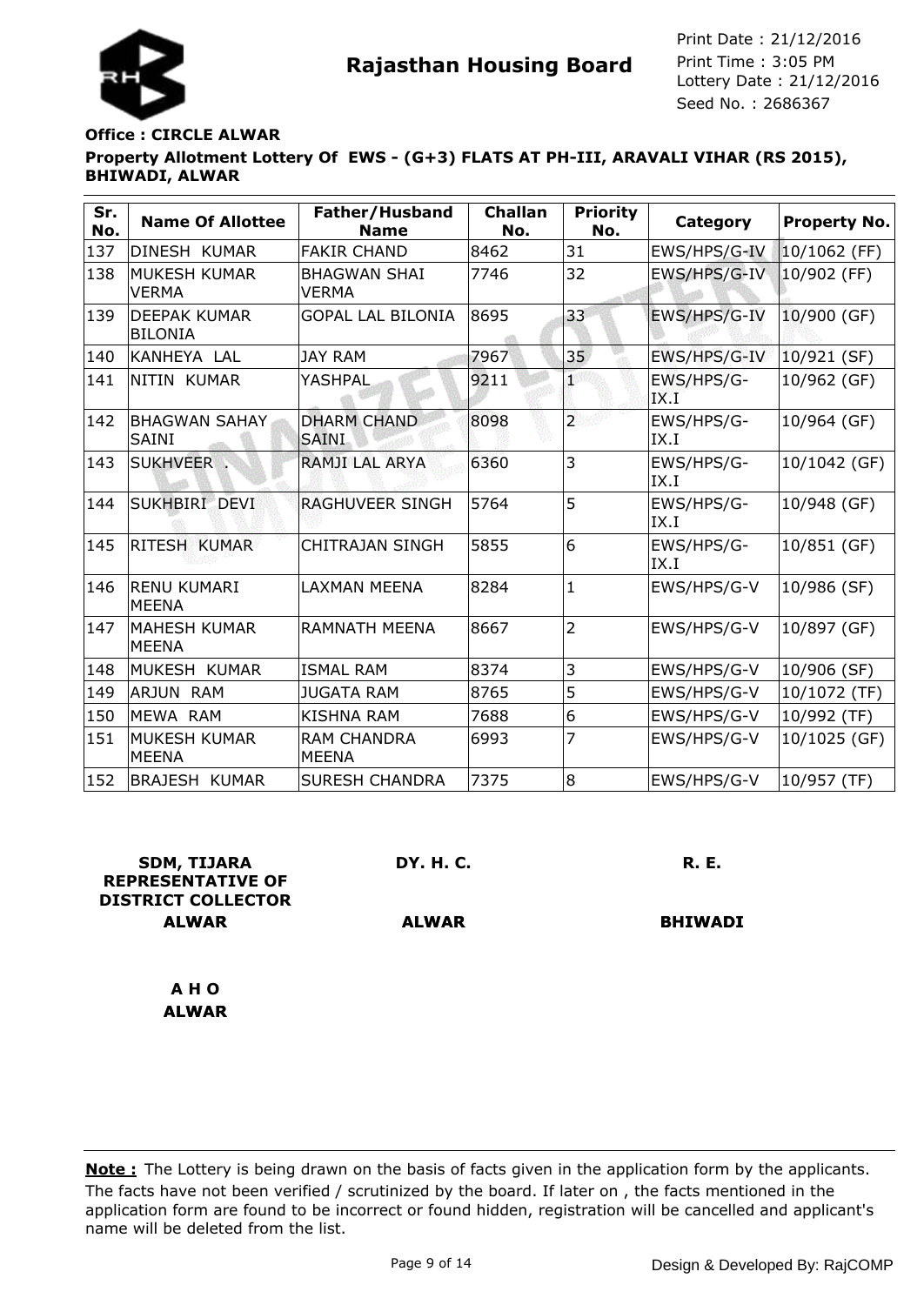

## **Property Allotment Lottery Of EWS - (G+3) FLATS AT PH-III, ARAVALI VIHAR (RS 2015), BHIWADI, ALWAR Office : CIRCLE ALWAR**

| Sr.<br>No. | <b>Name Of Allottee</b>              | Father/Husband<br><b>Name</b>        | <b>Challan</b><br>No. | <b>Priority</b><br>No. | Category    | <b>Property No.</b> |
|------------|--------------------------------------|--------------------------------------|-----------------------|------------------------|-------------|---------------------|
| 153        | RAVINA BAI MEENA                     | <b>SANTOSH KUMAR</b><br><b>MEENA</b> | 7696                  | 9                      | EWS/HPS/G-V | 10/831 (TF)         |
| 154        | TARA CHAND                           | SAMANDRA SINGH                       | 5749                  | 11                     | EWS/HPS/G-V | $10/937$ (SF)       |
| 155        | KIRAN MEENA                          | KISHAN LAL MEENA                     | 8168                  | 12 <sup>7</sup>        | EWS/HPS/G-V | 10/1015 (FF)        |
| 156        | KHETA RAM                            | <b>LALA RAM</b>                      | 8740                  | 13                     | EWS/HPS/G-V | 10/1014 (FF)        |
| 157        | SANJEEV KUMAR                        | LT. BABU LAL                         | 9184                  | 14                     | EWS/HPS/G-V | 10/959 (TF)         |
| 158        | SUSHILA MEENA                        | W/O NAND KISHORE<br><b>MEENA</b>     | 9074                  | Œ,                     | EWS/HPS/G-V | 10/926 (TF)         |
| 159        | CHOTU RAM                            | <b>DAMODAR LAL</b>                   | 8685                  | 16                     | EWS/HPS/G-V | 10/938 (SF)         |
| 160        | <b>SURESH MEENA</b>                  | MOOLCHAND MEENA                      | 9113                  | 17                     | EWS/HPS/G-V | 10/917 (FF)         |
| 161        | <b>BHURA RAM</b>                     | <b>PATU RAM</b>                      | 9181                  | 18                     | EWS/HPS/G-V | 10/1049 (SF)        |
| 162        | HEERA LAL                            | <b>MANGILAL</b>                      | 7021                  | 19                     | EWS/HPS/G-V | 10/1006 (TF)        |
| 163        | <b>KAPIL MEENA</b>                   | RAMJI LAL MEENA                      | 5862                  | 20                     | EWS/HPS/G-V | 10/1044 (GF)        |
| 164        | <b>TINKU</b><br><b>DHANKA</b>        | <b>MANGI LAL</b>                     | 7012                  | 21                     | EWS/HPS/G-V | 10/919 (FF)         |
| 165        | <b>MADAN MADAN</b>                   | <b>PARBHU</b>                        | 9204                  | 22                     | EWS/HPS/G-V | 10/1056 (TF)        |
| 166        | TEJRAM MEENA                         | MODU RAM MEENA                       | 8520                  | 23                     | EWS/HPS/G-V | 10/924 (SF)         |
| 167        | RAM VATI MEENA                       | DHARM PAL MEENA                      | 6991                  | 24                     | EWS/HPS/G-V | 10/918 (FF)         |
| 168        | VINOD RAM                            | <b>MANI RAM</b>                      | 6866                  | 25                     | EWS/HPS/G-V | $10/1007$ (TF)      |
| 169        | PRABHU LAL MEENA                     | <b>BHONRI LAL MEENA</b>              | 8628                  | 26                     | EWS/HPS/G-V | 10/1028 (GF)        |
| 170        | <b>ASHARAM MEENA</b>                 | <b>HEMRAJ MEENA</b>                  | 8829                  | 27                     | EWS/HPS/G-V | 10/817 (GF)         |
| 171        | MEENU DHANKA                         | <b>MANGI LAL</b>                     | 7008                  | 28                     | EWS/HPS/G-V | 10/927 (TF)         |
| 172        | <b>KAILASH CHAND</b><br><b>MEENA</b> | <b>BHONRI LAL MEENA</b>              | 8895                  | 29                     | EWS/HPS/G-V | 10/965 (FF)         |
| 173        | HEERA RAM                            | <b>PURA RAM</b>                      | 8775                  | 30                     | EWS/HPS/G-V | 10/848 (TF)         |

| <b>SDM, TIJARA</b><br><b>REPRESENTATIVE OF</b><br><b>DISTRICT COLLECTOR</b> | <b>DY. H. C.</b> | <b>R. E.</b>   |
|-----------------------------------------------------------------------------|------------------|----------------|
| <b>ALWAR</b>                                                                | <b>ALWAR</b>     | <b>BHIWADI</b> |
|                                                                             |                  |                |
| A H O                                                                       |                  |                |
| <b>ALWAR</b>                                                                |                  |                |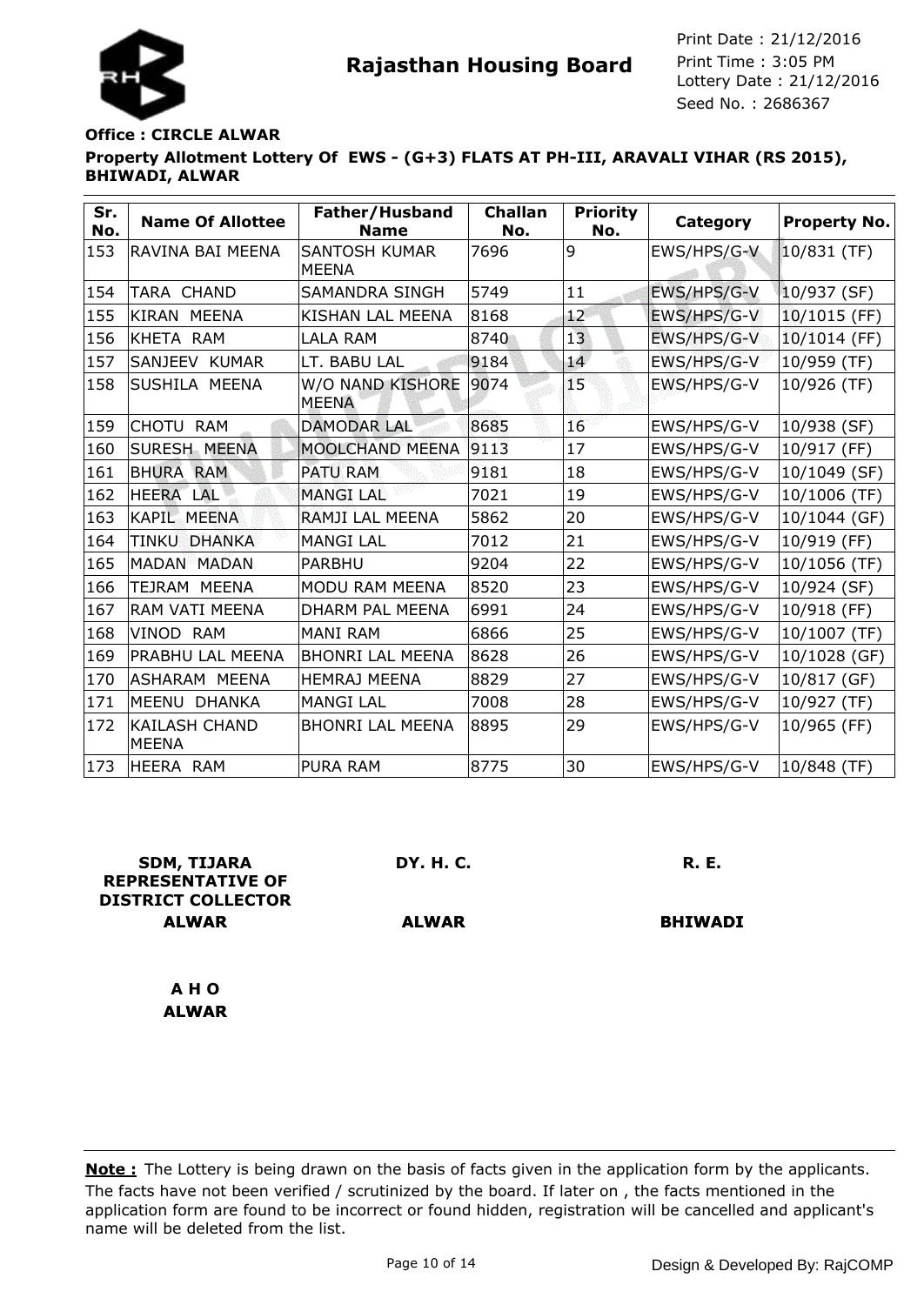

# **Property Allotment Lottery Of EWS - (G+3) FLATS AT PH-III, ARAVALI VIHAR (RS 2015), BHIWADI, ALWAR Office : CIRCLE ALWAR**

| Sr.<br>No. | <b>Name Of Allottee</b>               | Father/Husband<br><b>Name</b>         | <b>Challan</b><br>No. | <b>Priority</b><br>No. | Category                     | <b>Property No.</b> |
|------------|---------------------------------------|---------------------------------------|-----------------------|------------------------|------------------------------|---------------------|
| 174        | MAHAK SINGH                           | SUKHBEER SINGH                        | 6160                  | 1                      | EWS/HPS/G-<br>VIII           | 10/822 (FF)         |
| 175        | IRAM KHILARI                          | <b>JIWAN RAM</b>                      | 8711                  | 3                      | EWS/HPS/G-<br>VIII           | 10/821 (FF)         |
| 176        | MAHENDRA SINGH                        | KARAM SINGH                           | 6133                  | $\overline{4}$         | EWS/HPS/G-<br>VIII           | 10/852 (GF)         |
| 177        | BHOPAL SINGH                          | RISHAL SINGH                          | 6076                  | 5                      | EWS/HPS/G-<br>VIII           | 10/1034 (SF)        |
| 178        | DIKSHA MISHRA                         | <b>AJAY MISHRA</b>                    | 8813                  | Ŧ,                     | EWS/ORS/G-I.I   10/1061 (FF) |                     |
| 179        | <b>RAJ KUMAR DAS</b>                  | <b>MAHAVIR DAS</b>                    | 8638                  | $\overline{2}$         | EWS/ORS/G-I.I                | 10/1052 (SF)        |
| 180        | <b>SUNITA GAUD</b>                    | <b>DAYANAND GAUD</b>                  | 7162                  | 3                      | EWS/ORS/G-I.I                | 10/836 (GF)         |
| 181        | PINKI.                                | <b>NARAYAN SINGH</b>                  | 8479                  | $\overline{4}$         | EWS/ORS/G-I.I                | 10/961 (GF)         |
| 182        | VEDRAM                                | <b>SUBE SINGH</b>                     | 8605                  | 5                      | EWS/ORS/G-I.I                | 10/901 (FF)         |
| 183        | SANDEEP KAUSHIK                       | <b>MAHESH KUMAR</b>                   | 5772                  | 6                      | EWS/ORS/G-I.I                | 10/1003 (SF)        |
| 184        | ANIL KHANDELWAL                       | <b>MANGTU RAM</b>                     | 6199                  | 7                      | EWS/ORS/G-I.I   10/1060 (GF) |                     |
| 185        | KRIPA MISHRA                          | MANOJ MISHRA                          | 8683                  | 8                      | EWS/ORS/G-I.I   10/1016 (FF) |                     |
| 186        | <b>UMESH SINGH</b>                    | <b>RAMDULAR SINGH</b>                 | 7814                  | $\mathbf{1}$           | EWS/ORS/G-II.I 10/801 (GF)   |                     |
| 187        | <b>SANDEEP KUMAR</b><br><b>MALIK</b>  | CHARANJEET KUMAR 8531<br><b>MALIK</b> |                       | 2                      | EWS/ORS/G-II.I 10/915 (GF)   |                     |
| 188        | <b>SHAMBHU DUTT</b><br><b>SHARMA</b>  | <b>PREM CHAND</b><br><b>SHARMA</b>    | 6437                  | $\overline{4}$         | EWS/ORS/G-II.I 10/942 (TF)   |                     |
| 189        | <b>PREM PRAKASH</b><br>PRAJAPAT       | RAMJI LAL PRAJAPAT                    | 7786                  | 7                      | EWS/ORS/G-II.I 10/905 (SF)   |                     |
| 190        | <b>SANTOSH KUMAR</b><br><b>SHARMA</b> | <b>RAM LAL SHARMA</b>                 | 7128                  | 8                      | EWS/ORS/G-II.I 10/1012 (GF)  |                     |

| <b>SDM, TIJARA</b><br><b>REPRESENTATIVE OF</b><br><b>DISTRICT COLLECTOR</b> | DY. H. C.    | <b>R. E.</b>   |
|-----------------------------------------------------------------------------|--------------|----------------|
| <b>ALWAR</b>                                                                | <b>ALWAR</b> | <b>BHIWADI</b> |
|                                                                             |              |                |
| A H O                                                                       |              |                |
| <b>ALWAR</b>                                                                |              |                |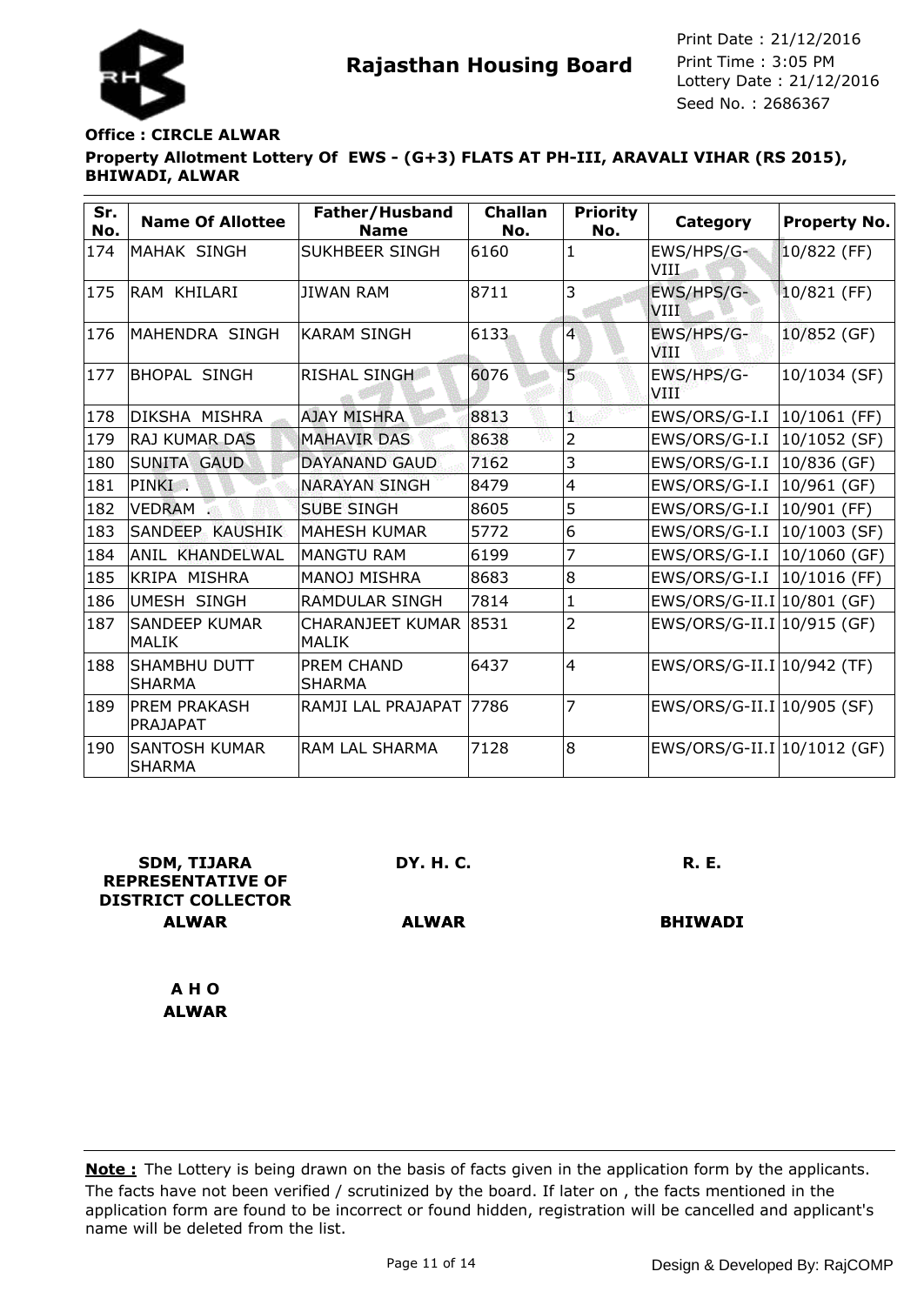

## **Property Allotment Lottery Of EWS - (G+3) FLATS AT PH-III, ARAVALI VIHAR (RS 2015), BHIWADI, ALWAR Office : CIRCLE ALWAR**

| Sr.<br>No. | <b>Name Of Allottee</b>              | Father/Husband<br><b>Name</b>        | <b>Challan</b><br>No. | <b>Priority</b><br>No. | Category                     | <b>Property No.</b> |
|------------|--------------------------------------|--------------------------------------|-----------------------|------------------------|------------------------------|---------------------|
| 191        | GOPAL YADAV                          | <b>AMAR SINGH YADAV</b>              | 8949                  | 9                      | EWS/ORS/G-II.I 10/825 (SF)   |                     |
| 192        | REKHA .                              | <b>RAMPAL</b>                        | 5808                  | 10                     | EWS/ORS/G-II.I 10/967 (FF)   |                     |
| 193        | SANTOSH KUMAR                        | <b>MATA PRASAD</b>                   | 6697                  | 12                     | EWS/ORS/G-II.I 10/932 (GF)   |                     |
| 194        | <b>ANITA TIWARI</b>                  | SATISH TIWARI                        | 7446                  | 13                     | EWS/ORS/G-II.I 10/824 (FF)   |                     |
| 195        | MAINSH MANOCHA                       | <b>RAJIV KUMAR</b><br><b>MANOCHA</b> | 8382                  | 14                     | EWS/ORS/G-II.I 10/854 (FF)   |                     |
| 196        | <b>SUNDER LAL GARG</b>               | <b>RATAN LAL GARG</b>                | 8439                  | Œ,                     | EWS/ORS/G-II.I 10/925 (TF)   |                     |
| 197        | PAWAN KUMAR                          | <b>PURAN SHARMA</b>                  | 7308                  | 16                     | EWS/ORS/G-II.I 10/827 (SF)   |                     |
| 198        | <b>BRIJ LAL</b>                      | <b>JAGROOP SINGH</b>                 | 6896                  | 17                     | EWS/ORS/G-II.I 10/850 (GF)   |                     |
| 199        | RAVI MISHRA                          | <b>OM PRAKASH</b><br><b>MISHRA</b>   | 8546                  | 19                     | EWS/ORS/G-II.I 10/1057 (GF)  |                     |
| 200        | <b>DARSHAN GUPTA</b>                 | <b>KRISHAN KUMAR</b><br><b>GUPTA</b> | 7108                  | 20                     | EWS/ORS/G-II.I 10/1048 (FF)  |                     |
| 201        | <b>VINOD KUMAR</b>                   | VISHAMBHAR LAL                       | 6665                  | 21                     | EWS/ORS/G-II.I 10/820 (GF)   |                     |
| 202        | HARI RAM                             | <b>JHUTHARIYA</b>                    | 8835                  | 22                     | $EWS/ORS/G-II.I 10/997$ (FF) |                     |
| 203        | RINKU SINGH                          | <b>SANTOSH KUMAR</b><br><b>SINGH</b> | 8918                  | 23                     | EWS/ORS/G-II.I   10/974 (TF) |                     |
| 204        | <b>RAGHAVENDRA</b><br><b>SINGH</b>   | <b>HAKIM SINGH</b>                   | 8216                  | 24                     | $EWS/ORS/G-II.I 10/955 (SF)$ |                     |
| 205        | DEVINDER KUMAR                       | <b>SURAJ BHAN</b>                    | 6755                  | 25                     | EWS/ORS/G-II.I 10/910 (TF)   |                     |
| 206        | VAISHALI JAIN                        | <b>RENU JAIN</b>                     | 6758                  | 26                     | EWS/ORS/G-II.I 10/956 (SF)   |                     |
| 207        | NIRMALA GUPTA                        | DEVI CHAND GUPTA                     | 8380                  | 27                     | EWS/ORS/G-II.I 10/844 (SF)   |                     |
| 208        | <b>JAWALA PRASAD</b><br><b>GUPTA</b> | <b>HIRA LAL GUPTA</b>                | 8087                  | 28                     | EWS/ORS/G-II.I 10/1000 (FF)  |                     |
| 209        | POONAM JAIN                          | RAJESH JAIN                          | 7337                  | 29                     | EWS/ORS/G-II.I 10/1066 (SF)  |                     |

| <b>SDM, TIJARA</b><br><b>REPRESENTATIVE OF</b><br><b>DISTRICT COLLECTOR</b> | DY. H. C.    | <b>R. E.</b>   |
|-----------------------------------------------------------------------------|--------------|----------------|
| <b>ALWAR</b>                                                                | <b>ALWAR</b> | <b>BHIWADI</b> |
| A H O                                                                       |              |                |
| <b>ALWAR</b>                                                                |              |                |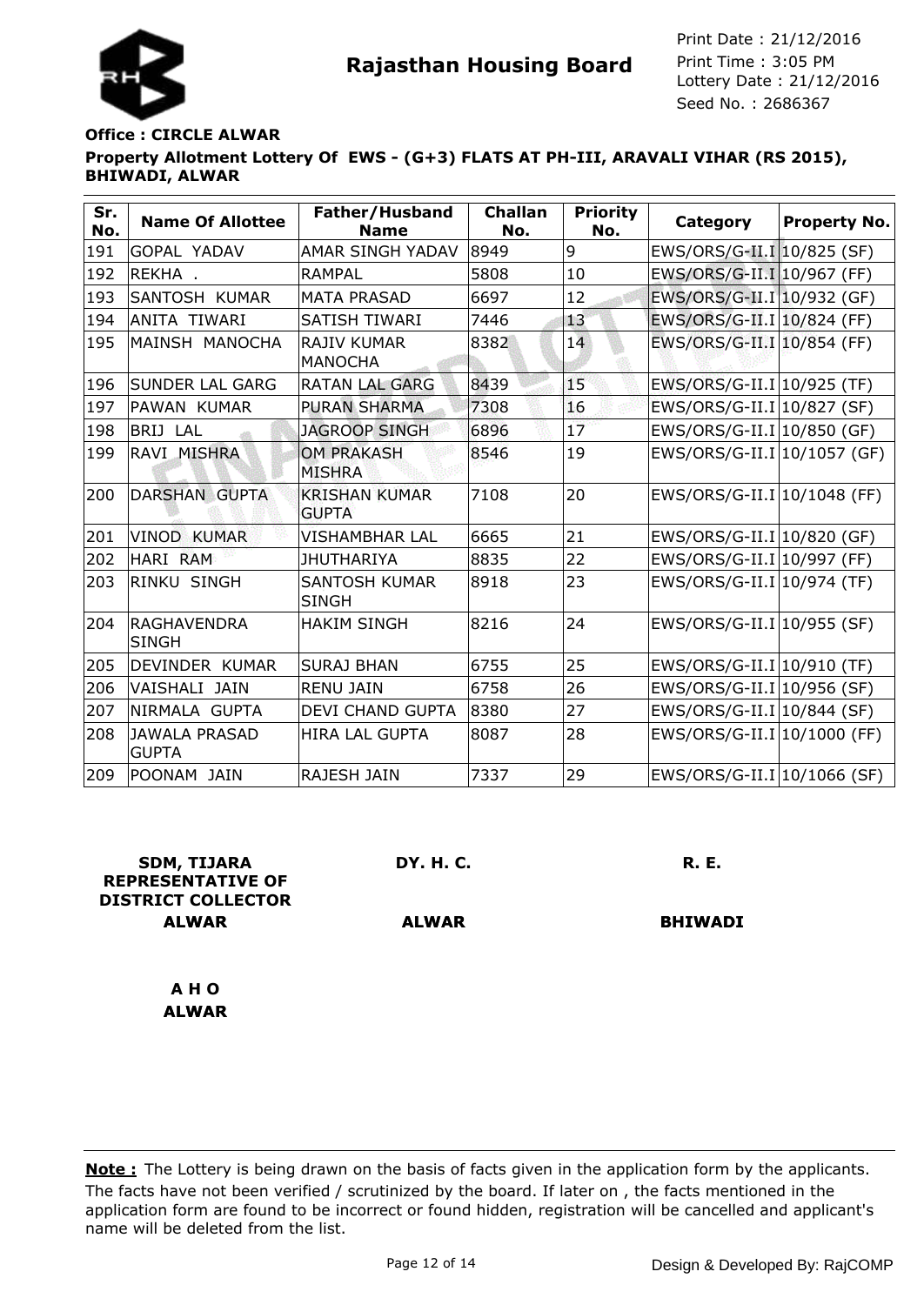

# **Property Allotment Lottery Of EWS - (G+3) FLATS AT PH-III, ARAVALI VIHAR (RS 2015), BHIWADI, ALWAR Office : CIRCLE ALWAR**

| Sr.<br>No. | <b>Name Of Allottee</b>             | Father/Husband<br><b>Name</b>          | <b>Challan</b><br>No. | <b>Priority</b><br>No. | Category                     | Property No.    |
|------------|-------------------------------------|----------------------------------------|-----------------------|------------------------|------------------------------|-----------------|
| 210        | <b>AZAD SINGH</b>                   | <b>CHARAT SINGH</b>                    | 8806                  | 30                     | EWS/ORS/G-II.I 10/1051 (SF)  |                 |
| 211        | PRIYANSHU GUPTA                     | RAJINDER KUMAR<br><b>GUPTA</b>         | 6703                  | 31                     | EWS/ORS/G-II.I 10/845 (TF)   |                 |
| 212        | MANISH SHARMA                       | <b>RAHTASH SHARMA</b>                  | 6762                  | 32                     | EWS/ORS/G-II.I 10/999 (FF)   |                 |
| 213        | <b>VIKRAM SINGH</b><br>YADAV        | <b>GHADSI RAM</b>                      | 8188                  | 33                     | EWS/ORS/G-II.I 10/985 (SF)   |                 |
| 214        | SANJEEV KUMAR                       | <b>BANARASI DASS</b>                   | 6662                  | 34                     | EWS/ORS/G-II.I 10/858 (SF)   |                 |
| 215        | <b>UGRASEN YADAV</b>                | <b>TEK CHAND</b>                       | 8155                  | 35                     | EWS/ORS/G-II.I 10/899 (GF)   |                 |
| 216        | <b>BHAGOTI DEVI</b>                 | <b>MAHABIR</b>                         | 7263                  | 37                     | $EWS/ORS/G-II.I 10/842$ (SF) |                 |
| 217        | <b>SURESH KUMAR</b>                 | <b>MUNSHI RAM</b>                      | 8697                  | $\mathbf{1}$           | EWS/ORS/G-IV                 | $ 10/1018$ (SF) |
| 218        | <b>JAGPAL SINGH</b>                 | <b>CHHATAR SINGH</b>                   | 6651                  | $\overline{2}$         | EWS/ORS/G-IV                 | $ 10/951$ (FF)  |
| 219        | <b>SANTRA DEVI</b><br><b>KHATIK</b> | <b>SH. AMAR CHAND</b><br><b>KHATIK</b> | 8969                  | 3                      | EWS/ORS/G-IV                 | $10/849$ (GF)   |
| 220        | DAL CHAND                           | <b>NET RAM</b>                         | 7039                  | 5                      | EWS/ORS/G-IV                 | 10/979 (GF)     |
| 221        | SUMAN MEGHWAL                       | <b>MUKH RAM</b>                        | 6159                  | 6                      | EWS/ORS/G-IV                 | 10/904 (FF)     |
| 222        | MAHENDRA VERMA                      | <b>RADHEY SHYAM</b><br><b>VERMA</b>    | 8722                  | 7                      | EWS/ORS/G-IV                 | 10/809 (SF)     |
| 223        | MEENA KUMARI                        | PRAMOD KUMAR                           | 6399                  | 9                      | EWS/ORS/G-IV                 | 10/1011 (GF)    |
| 224        | <b>ASHOK KUMAR</b><br><b>BAIRWA</b> | RAM PHOOL BAIRWA                       | 8072                  | 1                      | EWS/ORS/G-<br>IX.I           | 10/804 (GF)     |
| 225        | INDRAJ -                            | <b>JAGDISH</b>                         | 9196                  | 3                      | EWS/ORS/G-<br>IX.I           | 10/947 (GF)     |
| 226        | <b>RAM SWROOP</b><br>lMEENA         | <b>GEENSI RAM MEENA</b>                | 5903                  | $\mathbf{1}$           | EWS/ORS/G-V                  | 10/832 (TF)     |
| 227        | MAHESH VERMA                        | RAMKISHAN                              | 8839                  | $\overline{2}$         | EWS/ORS/G-V                  | 10/941 (TF)     |

| <b>SDM, TIJARA</b><br><b>REPRESENTATIVE OF</b><br><b>DISTRICT COLLECTOR</b> | DY. H. C.    | <b>R. E.</b>   |
|-----------------------------------------------------------------------------|--------------|----------------|
| <b>ALWAR</b>                                                                | <b>ALWAR</b> | <b>BHIWADI</b> |
| A H O                                                                       |              |                |
| <b>ALWAR</b>                                                                |              |                |